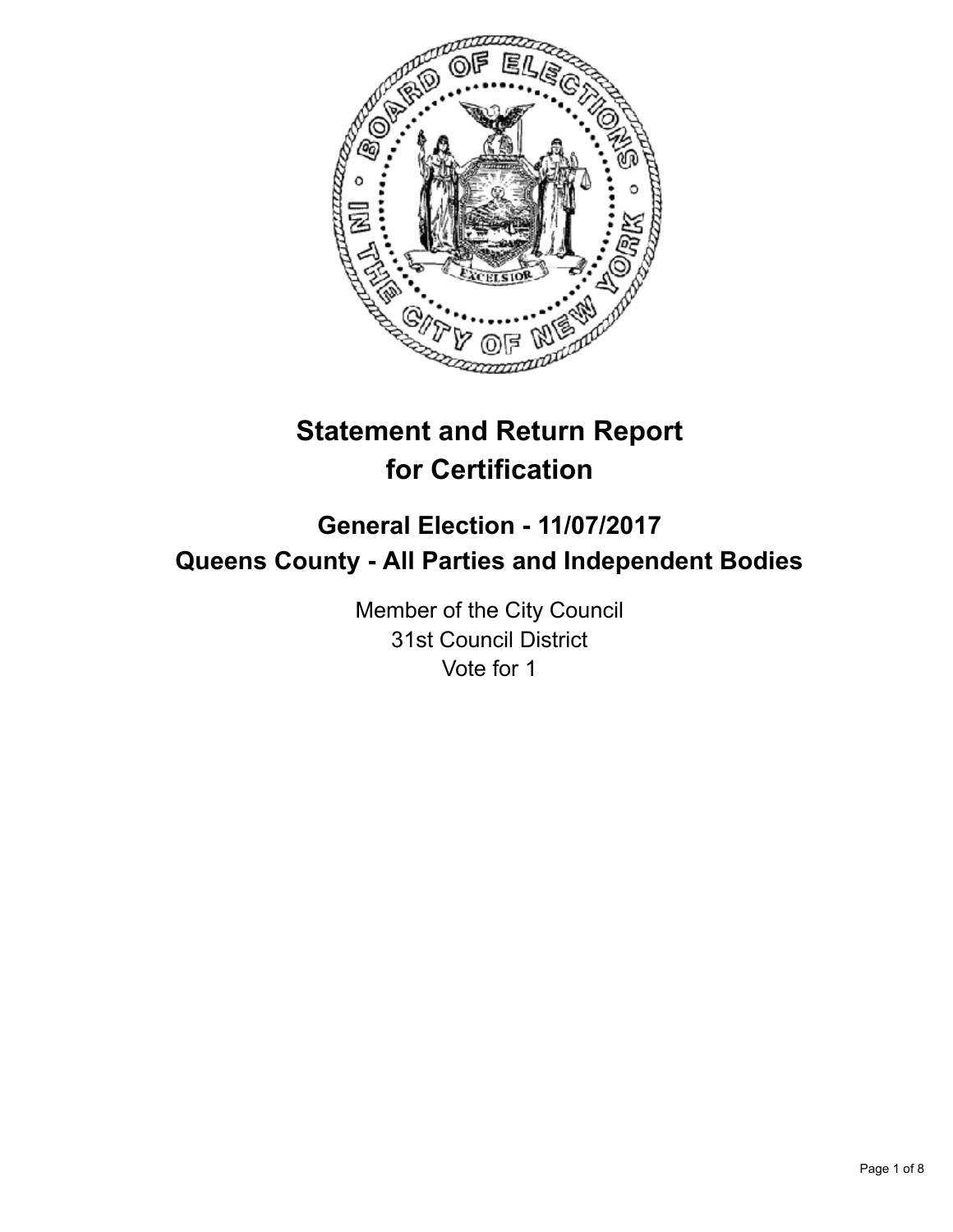

| <b>PUBLIC COUNTER</b>                                    | 3,869          |
|----------------------------------------------------------|----------------|
| MANUALLY COUNTED EMERGENCY                               | 0              |
| <b>ABSENTEE / MILITARY</b>                               | 300            |
| <b>AFFIDAVIT</b>                                         | 41             |
| <b>Total Ballots</b>                                     | 4,210          |
| Less - Inapplicable Federal/Special Presidential Ballots | 0              |
| <b>Total Applicable Ballots</b>                          | 4,210          |
| DONOVAN J. RICHARDS (DEMOCRATIC)                         | 3,119          |
| DONOVAN J. RICHARDS (WORKING FAMILIES)                   | 255            |
| A Z ROSENBURG (WRITE-IN)                                 | 1              |
| ABRAHAM M. GOLDSTEIN (WRITE-IN)                          | 1              |
| ADRIENNE ADAMS (WRITE-IN)                                | 1              |
| ALLEN SMITHEE CHOPIN (WRITE-IN)                          | 1              |
| ANNIE WEAVER (WRITE-IN)                                  | 1              |
| BERUCH BER BENDER (WRITE-IN)                             | 1              |
| BILL DE BLASIO (WRITE-IN)                                | 1              |
| CHARM FREISHER (WRITE-IN)                                | 1              |
| CHARM WINCENTOSKY (WRITE-IN)                             | 1              |
| DEREK HAMILTON (WRITE-IN)                                | 27             |
| DONALD TRUMP (WRITE-IN)                                  | $\overline{2}$ |
| DONSUAN RICSSERS (WRITE-IN)                              | 1              |
| DOR FIRESTONE (WRITE-IN)                                 | 1              |
| EDWIN WILLIAMS (WRITE-IN)                                | $\mathbf{1}$   |
| ELMUR FUDD (WRITE-IN)                                    | 1              |
| EVAN M. KERZER (WRITE-IN)                                | 1              |
| FRANK ROURISUER (WRITE-IN)                               | $\mathbf{1}$   |
| HILLEL ADELMAN (WRITE-IN)                                | 1              |
| ISAAC RICHTER (WRITE-IN)                                 | 2              |
| J.T. FOOTMAN (WRITE-IN)                                  | 1              |
| JASON NETHERWOOD (WRITE-IN)                              | 1              |
| JECHIEL AEVV (WRITE-IN)                                  | 1              |
| JEE MEE KIM (WRITE-IN)                                   | 1              |
| JOSEPH KASPER (WRITE-IN)                                 | 1              |
| LOU M. SIMOA (WRITE-IN)                                  | 1              |
| MENDY HERSHKOWITZ (WRITE-IN)                             | 1              |
| MORDECHAI DRUXMAN (WRITE-IN)                             | 2              |
| MOSEHE BROWN (WRITE-IN)                                  | 1              |
| NIAHLAH HOPE (WRITE-IN)                                  | 1              |
| PHIL GOLDFEDER (WRITE-IN)                                | 2              |
| RACHEL KAUFMAN (WRITE-IN)                                | 1              |
| RENA GIALLA (WRITE-IN)                                   | 1              |
| ROBERT FALCONE (WRITE-IN)                                | 1              |
| RUDOLPH GULANT (WRITE-IN)                                | 1              |
| RUDY GUILIANI (WRITE-IN)                                 | 1              |
| SAMUEL JAROSHWIN (WRITE-IN)                              | 1              |
| SAYWALAH KESSELLY (WRITE-IN)                             | 1              |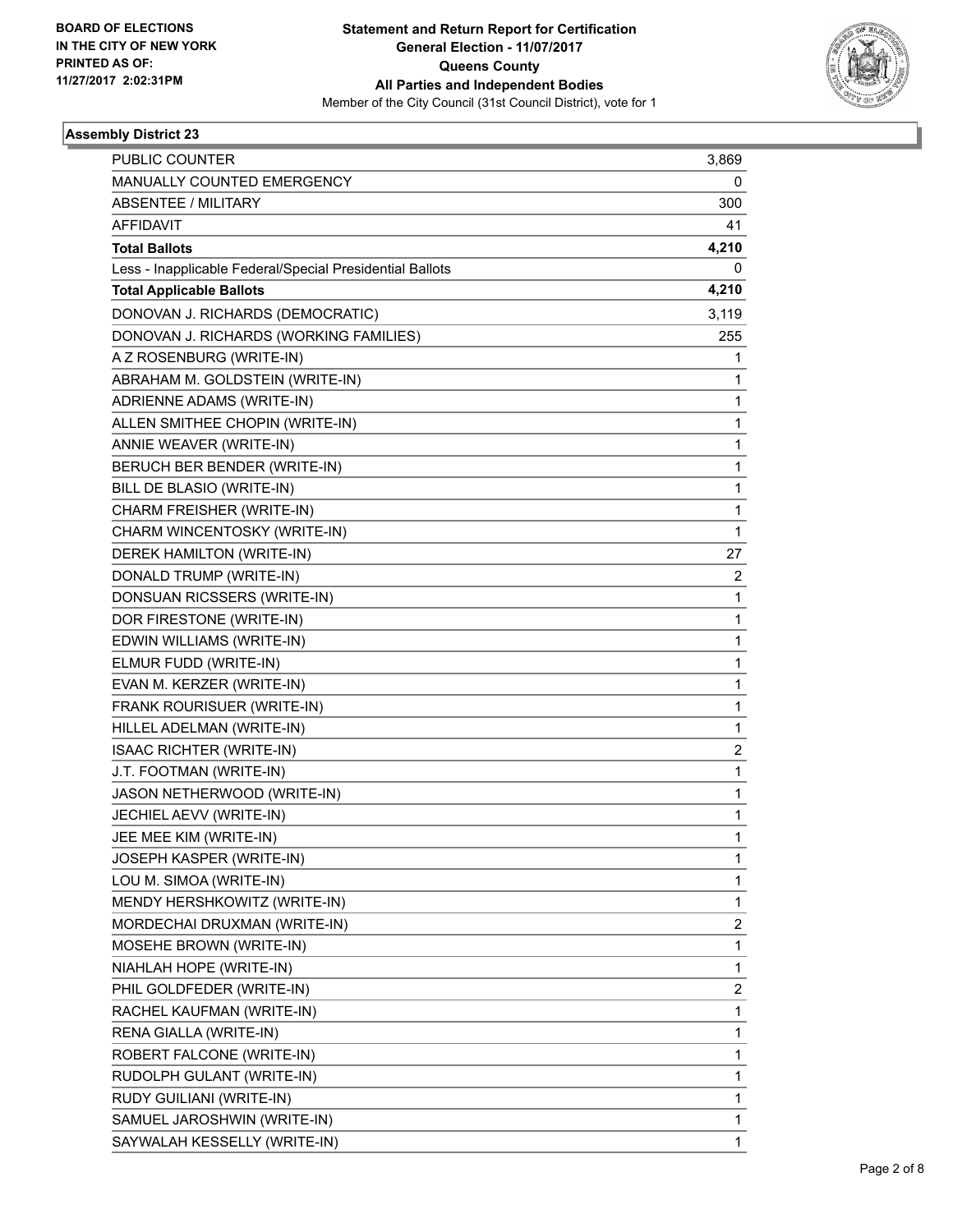

| SIMON Z. FEIGNBAUM (WRITE-IN)             |       |
|-------------------------------------------|-------|
| UNATTRIBUTABLE WRITE-IN (WRITE-IN)        | 13    |
| UNCOUNTED WRITE-IN PER STATUTE (WRITE-IN) |       |
| VAKOR SILBERG (WRITE-IN)                  |       |
| YEHEDA DEUBEL (WRITE-IN)                  |       |
| <b>Total Votes</b>                        | 3,458 |
| Unrecorded                                | 752   |

| <b>PUBLIC COUNTER</b>                                    | 8,735          |
|----------------------------------------------------------|----------------|
| <b>MANUALLY COUNTED EMERGENCY</b>                        | 0              |
| <b>ABSENTEE / MILITARY</b>                               | 163            |
| <b>AFFIDAVIT</b>                                         | 73             |
| <b>Total Ballots</b>                                     | 8,971          |
| Less - Inapplicable Federal/Special Presidential Ballots | 0              |
| <b>Total Applicable Ballots</b>                          | 8,971          |
| DONOVAN J. RICHARDS (DEMOCRATIC)                         | 8,092          |
| DONOVAN J. RICHARDS (WORKING FAMILIES)                   | 249            |
| ALIMAYU RUIZ (WRITE-IN)                                  | 1              |
| <b>ANTHONY RIVERS (WRITE-IN)</b>                         | 1              |
| CATHERINE SAUNDERS (WRITE-IN)                            | 1              |
| DEREK HAMILTON (WRITE-IN)                                | $\overline{7}$ |
| DONALD JAMES SR (WRITE-IN)                               | 1              |
| ERIC SOUTHWOOD (WRITE-IN)                                | 1              |
| HETTIE POWELL (WRITE-IN)                                 | 1              |
| IDA H. CAMPBELL (WRITE-IN)                               | 1              |
| JEREALD HARRIS JR. (WRITE-IN)                            | 1              |
| JIMMY MCMILLAN (WRITE-IN)                                | 1              |
| JOHN W. CRONIN (WRITE-IN)                                | 1              |
| JUAN RIPOLL (WRITE-IN)                                   | 1              |
| MICHAEL DUNCAN (WRITE-IN)                                | 2              |
| RICHARD DICKSON (WRITE-IN)                               | 1              |
| ROCKWELL WOOLFORD (WRITE-IN)                             | 1              |
| ROCKY WOOLFORD (WRITE-IN)                                | 1              |
| UNATTRIBUTABLE WRITE-IN (WRITE-IN)                       | 5              |
| <b>Total Votes</b>                                       | 8,369          |
| Unrecorded                                               | 602            |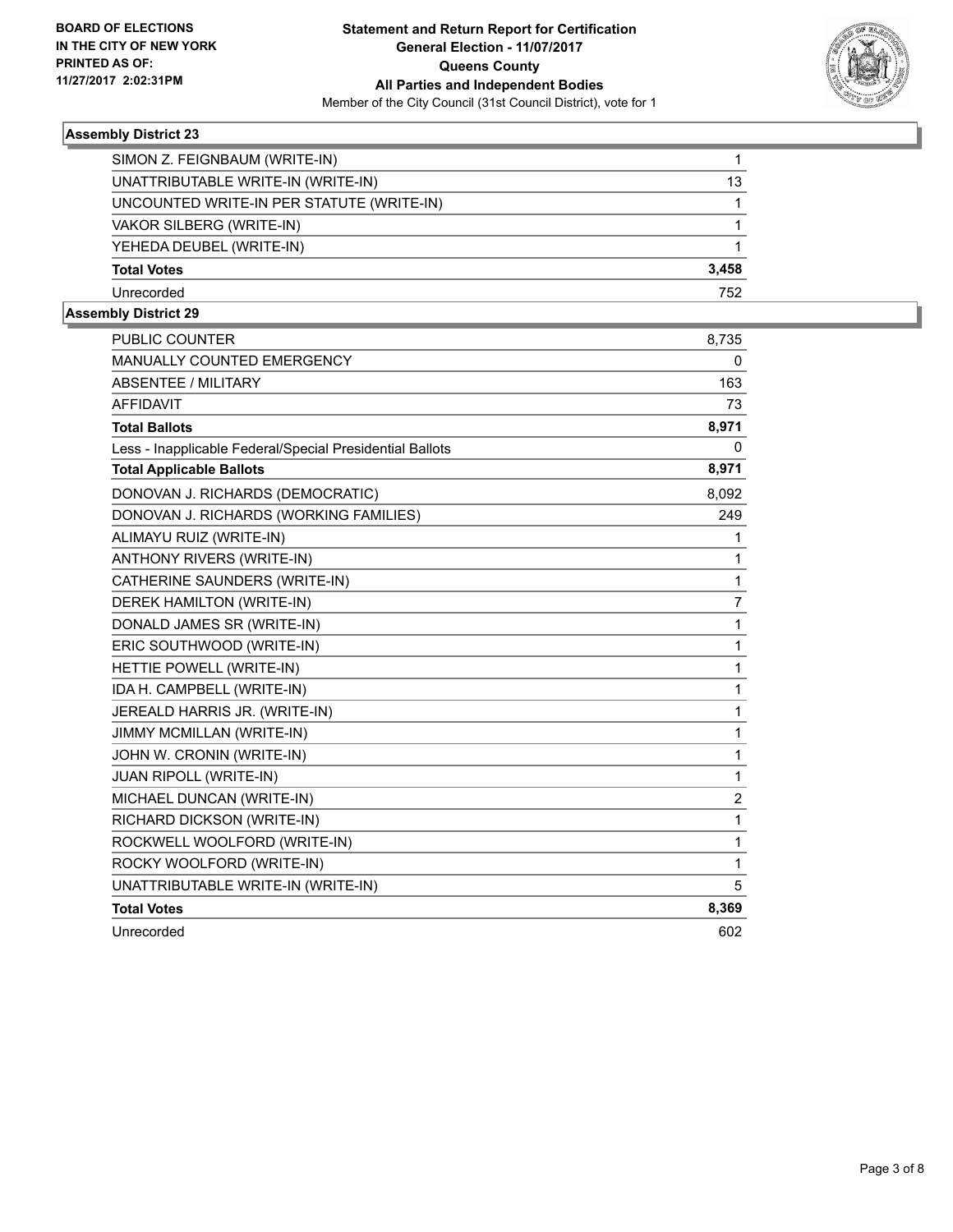

| <b>PUBLIC COUNTER</b>                                    | 8,009 |
|----------------------------------------------------------|-------|
| MANUALLY COUNTED EMERGENCY                               | 1     |
| <b>ABSENTEE / MILITARY</b>                               | 226   |
| <b>AFFIDAVIT</b>                                         | 110   |
| <b>Total Ballots</b>                                     | 8,346 |
| Less - Inapplicable Federal/Special Presidential Ballots | 0     |
| <b>Total Applicable Ballots</b>                          | 8,346 |
| DONOVAN J. RICHARDS (DEMOCRATIC)                         | 7,307 |
| DONOVAN J. RICHARDS (WORKING FAMILIES)                   | 269   |
| ADAM SCOT SCHNEEGURT (WRITE-IN)                          | 1     |
| ALAN KATEMAN (WRITE-IN)                                  | 1     |
| BRYCE A. JACOBS (WRITE-IN)                               | 1     |
| <b>CLARICE MILLER (WRITE-IN)</b>                         | 1     |
| DANEEK MILLER (WRITE-IN)                                 | 2     |
| DAVID KIRBY (WRITE-IN)                                   | 1     |
| DELAWRENCE EDWIN WILLIAMS (WRITE-IN)                     | 1     |
| DEREK HAMILTON (WRITE-IN)                                | 74    |
| DONALD DUCK (WRITE-IN)                                   | 1     |
| EDWIN WILLIAMS (WRITE-IN)                                | 4     |
| ERIC ULRICH (WRITE-IN)                                   | 4     |
| <b>GLORIA MUTTERA (WRITE-IN)</b>                         | 1     |
| HERBERT FAIR (WRITE-IN)                                  | 1     |
| HETTIE POWELL (WRITE-IN)                                 | 1     |
| JAQUELINE RICHARDSON (WRITE-IN)                          | 1     |
| JASON C. ROBINSON (WRITE-IN)                             | 1     |
| JIHAN JOSEPH (WRITE-IN)                                  | 1     |
| JONATHAN D'AMILO (WRITE-IN)                              | 1     |
| MARK STEIN (WRITE-IN)                                    | 1     |
| MICHAEL WEBSTER WILLIAMS (WRITE-IN)                      | 1     |
| MICHEAL WEBSTER WILLIAMS (WRITE-IN)                      | 1     |
| MILAN R. TAYLOR (WRITE-IN)                               | 1     |
| MONTELL C. MOSELEY (WRITE-IN)                            | 1     |
| PETER L. DONAHUE (WRITE-IN)                              | 1     |
| RHASHIDA ABDUL-MALIK (WRITE-IN)                          | 1     |
| SAMUEL GROSS (WRITE-IN)                                  | 1     |
| SAYWALAH KESSELLY (WRITE-IN)                             | 1     |
| UNATTRIBUTABLE WRITE-IN (WRITE-IN)                       | 13    |
| UNCOUNTED WRITE-IN PER STATUTE (WRITE-IN)                | 1     |
| WILLIAM MCDONALD (WRITE-IN)                              | 1.    |
| <b>Total Votes</b>                                       | 7,698 |
| Unrecorded                                               | 648   |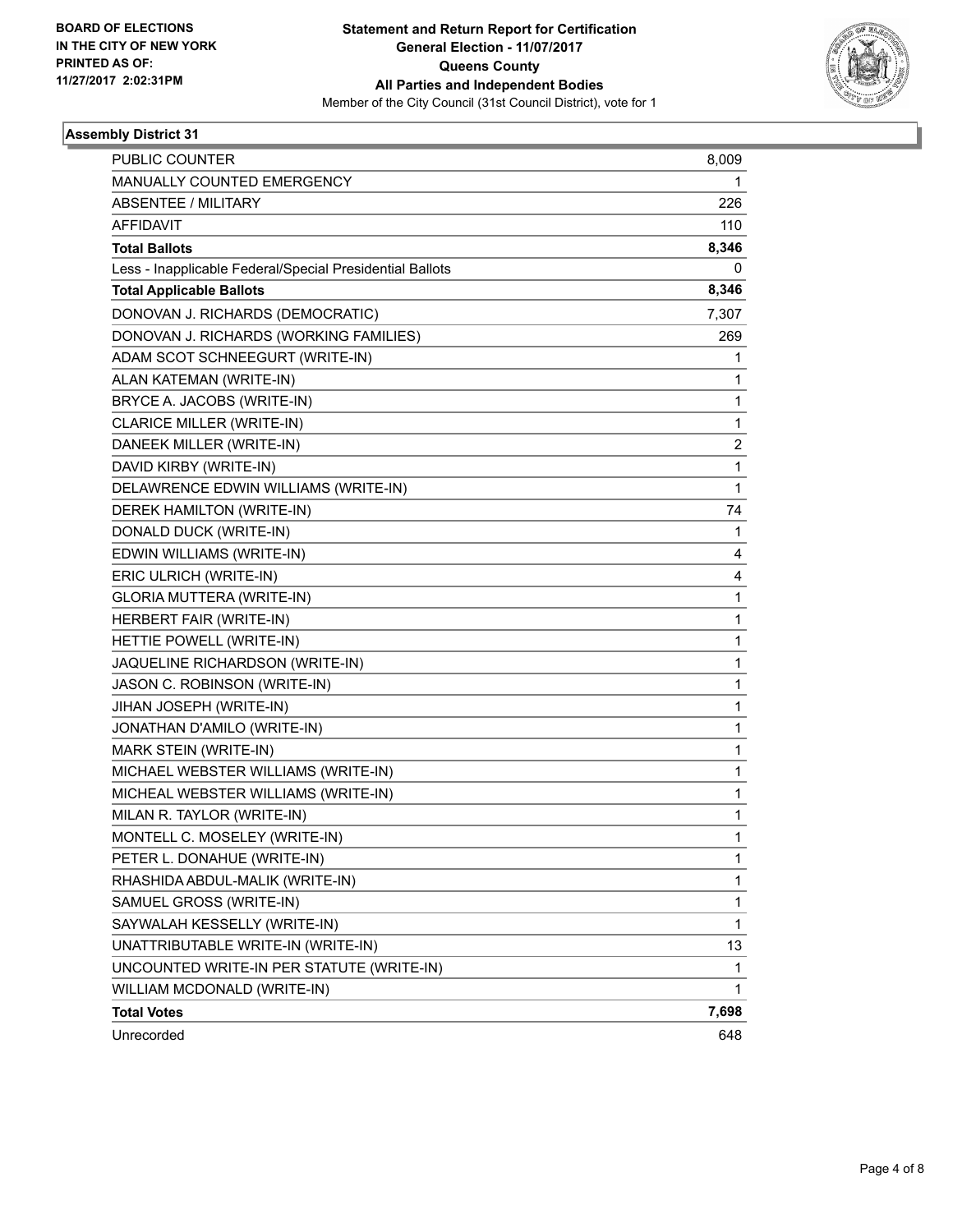

| <b>PUBLIC COUNTER</b>                                    | 962 |
|----------------------------------------------------------|-----|
| <b>MANUALLY COUNTED EMERGENCY</b>                        | 0   |
| ABSENTEE / MILITARY                                      | 18  |
| AFFIDAVIT                                                | 16  |
| <b>Total Ballots</b>                                     | 996 |
| Less - Inapplicable Federal/Special Presidential Ballots | 0   |
| <b>Total Applicable Ballots</b>                          | 996 |
| DONOVAN J. RICHARDS (DEMOCRATIC)                         | 878 |
| DONOVAN J. RICHARDS (WORKING FAMILIES)                   | 34  |
| DEREK HAMILTON (WRITE-IN)                                |     |
| <b>IAN FREEMAN (WRITE-IN)</b>                            |     |
| <b>Total Votes</b>                                       | 914 |
| Unrecorded                                               | 82  |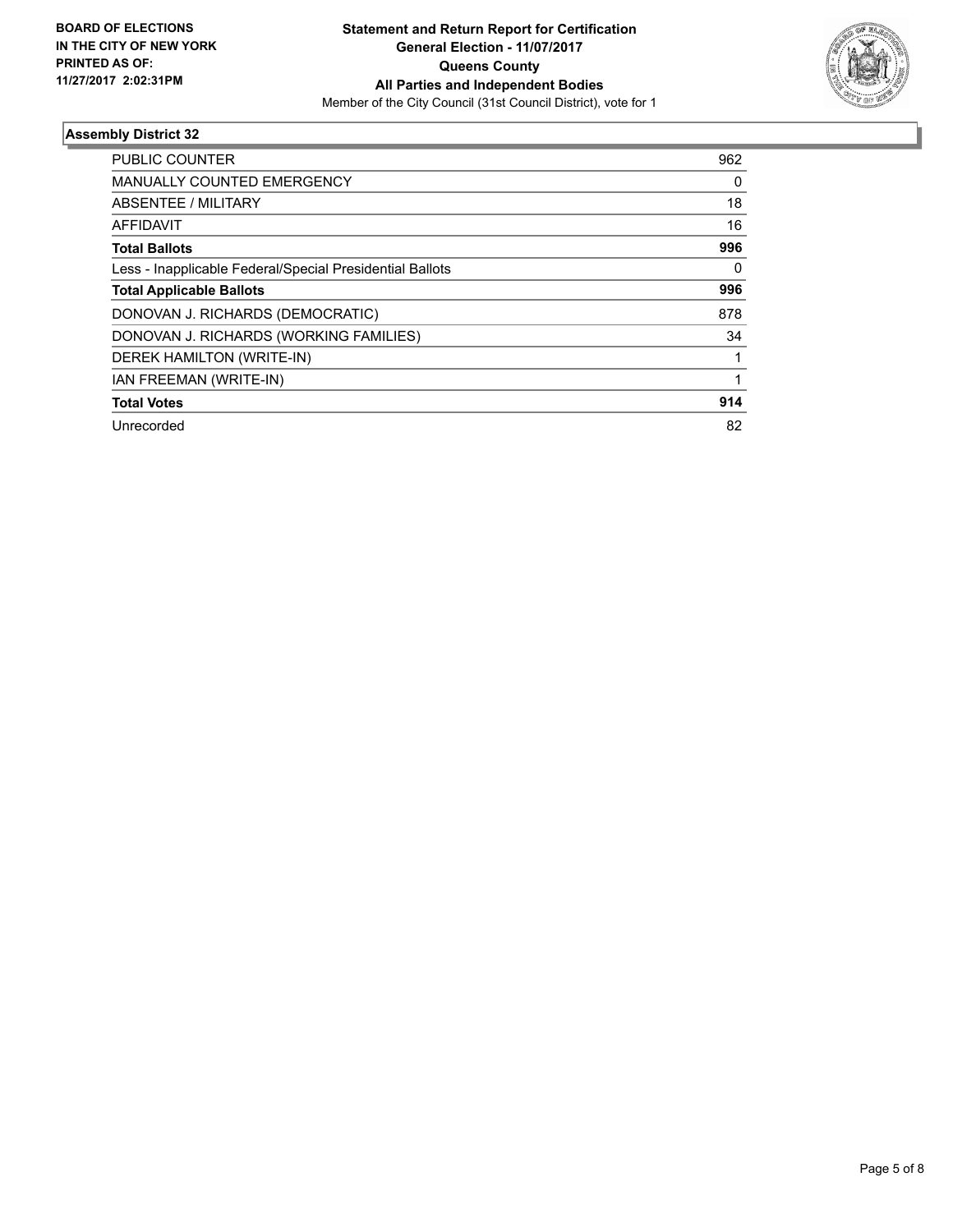

## **Total for Member of the City Council (31st Council District) - Queens County**

| <b>PUBLIC COUNTER</b>                                    | 21,575         |
|----------------------------------------------------------|----------------|
| MANUALLY COUNTED EMERGENCY                               | 1              |
| <b>ABSENTEE / MILITARY</b>                               | 707            |
| AFFIDAVIT                                                | 240            |
| <b>Total Ballots</b>                                     | 22,523         |
| Less - Inapplicable Federal/Special Presidential Ballots | 0              |
| <b>Total Applicable Ballots</b>                          | 22,523         |
| DONOVAN J. RICHARDS (DEMOCRATIC)                         | 19,396         |
| DONOVAN J. RICHARDS (WORKING FAMILIES)                   | 807            |
| A Z ROSENBURG (WRITE-IN)                                 | 1              |
| ABRAHAM M. GOLDSTEIN (WRITE-IN)                          | 1              |
| ADAM SCOT SCHNEEGURT (WRITE-IN)                          | 1              |
| ADRIENNE ADAMS (WRITE-IN)                                | 1              |
| ALAN KATEMAN (WRITE-IN)                                  | 1              |
| ALIMAYU RUIZ (WRITE-IN)                                  | 1              |
| ALLEN SMITHEE CHOPIN (WRITE-IN)                          | 1              |
| ANNIE WEAVER (WRITE-IN)                                  | 1              |
| ANTHONY RIVERS (WRITE-IN)                                | 1              |
| BERUCH BER BENDER (WRITE-IN)                             | 1              |
| BILL DE BLASIO (WRITE-IN)                                | 1              |
| BRYCE A. JACOBS (WRITE-IN)                               | 1              |
| CATHERINE SAUNDERS (WRITE-IN)                            | 1              |
| CHARM FREISHER (WRITE-IN)                                | 1              |
| CHARM WINCENTOSKY (WRITE-IN)                             | 1              |
| CLARICE MILLER (WRITE-IN)                                | 1              |
| DANEEK MILLER (WRITE-IN)                                 | 2              |
| DAVID KIRBY (WRITE-IN)                                   | 1              |
| DELAWRENCE EDWIN WILLIAMS (WRITE-IN)                     | 1              |
| DEREK HAMILTON (WRITE-IN)                                | 109            |
| DONALD DUCK (WRITE-IN)                                   | 1              |
| DONALD JAMES SR (WRITE-IN)                               | 1              |
| DONALD TRUMP (WRITE-IN)                                  | $\overline{2}$ |
| DONSUAN RICSSERS (WRITE-IN)                              | 1              |
| DOR FIRESTONE (WRITE-IN)                                 | 1              |
| EDWIN WILLIAMS (WRITE-IN)                                | 5              |
| ELMUR FUDD (WRITE-IN)                                    | 1              |
| ERIC SOUTHWOOD (WRITE-IN)                                | 1              |
| ERIC ULRICH (WRITE-IN)                                   | 4              |
| EVAN M. KERZER (WRITE-IN)                                | 1              |
| FRANK ROURISUER (WRITE-IN)                               | 1              |
| GLORIA MUTTERA (WRITE-IN)                                | 1              |
| HERBERT FAIR (WRITE-IN)                                  | 1              |
| HETTIE POWELL (WRITE-IN)                                 | 2              |
| HILLEL ADELMAN (WRITE-IN)                                | 1              |
| IAN FREEMAN (WRITE-IN)                                   | 1              |
| IDA H. CAMPBELL (WRITE-IN)                               | 1              |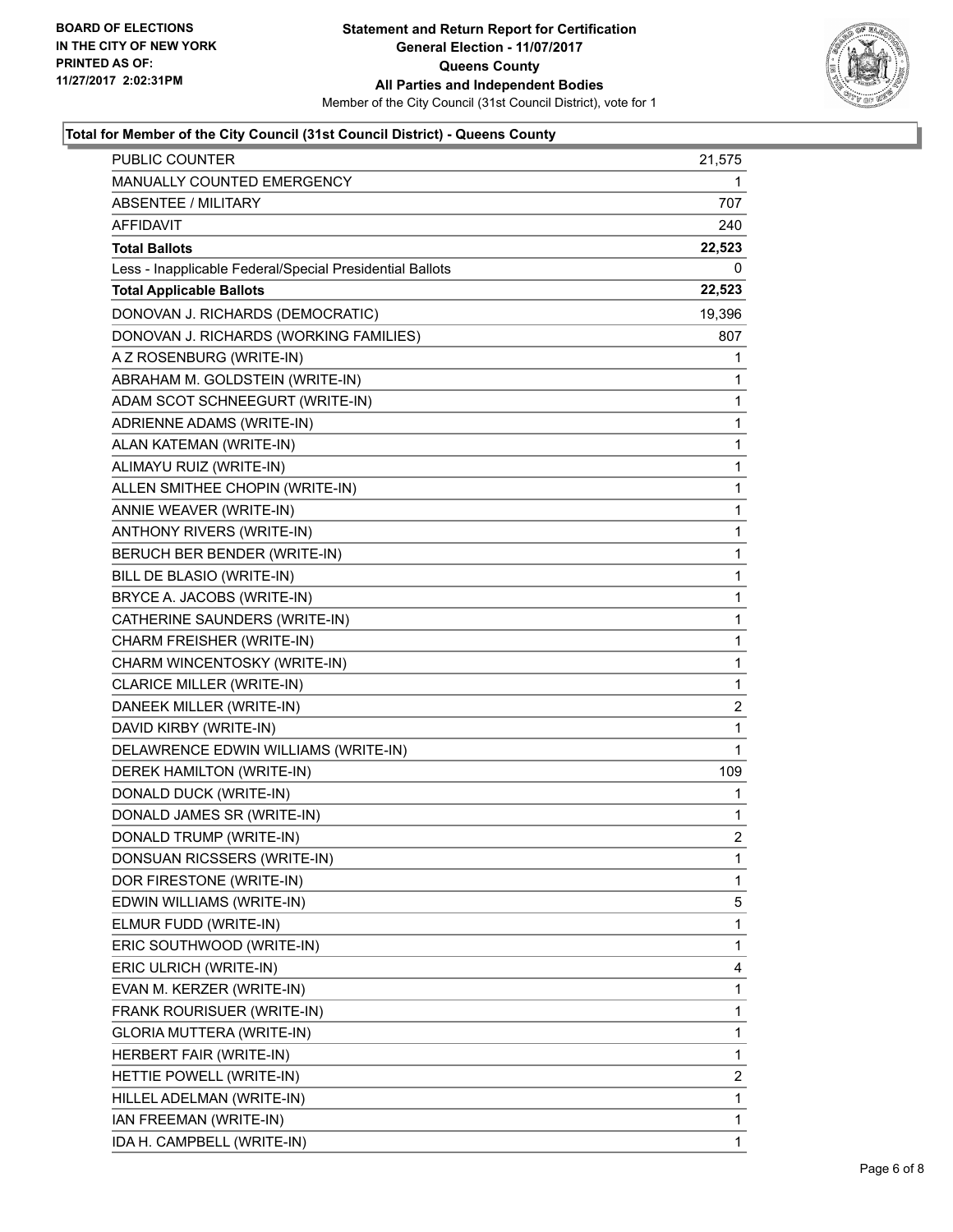

## **Total for Member of the City Council (31st Council District) - Queens County**

| <b>ISAAC RICHTER (WRITE-IN)</b>           | 2            |
|-------------------------------------------|--------------|
| J.T. FOOTMAN (WRITE-IN)                   | 1            |
| JAQUELINE RICHARDSON (WRITE-IN)           | 1            |
| JASON C. ROBINSON (WRITE-IN)              | $\mathbf{1}$ |
| JASON NETHERWOOD (WRITE-IN)               | 1            |
| JECHIEL AEVV (WRITE-IN)                   | 1            |
| JEE MEE KIM (WRITE-IN)                    | 1            |
| JEREALD HARRIS JR. (WRITE-IN)             | 1            |
| JIHAN JOSEPH (WRITE-IN)                   | 1            |
| JIMMY MCMILLAN (WRITE-IN)                 | $\mathbf{1}$ |
| JOHN W. CRONIN (WRITE-IN)                 | 1            |
| JONATHAN D'AMILO (WRITE-IN)               | 1            |
| JOSEPH KASPER (WRITE-IN)                  | 1            |
| JUAN RIPOLL (WRITE-IN)                    | 1            |
| LOU M. SIMOA (WRITE-IN)                   | 1            |
| MARK STEIN (WRITE-IN)                     | $\mathbf{1}$ |
| MENDY HERSHKOWITZ (WRITE-IN)              | 1            |
| MICHAEL DUNCAN (WRITE-IN)                 | $\mathbf{2}$ |
| MICHAEL WEBSTER WILLIAMS (WRITE-IN)       | $\mathbf{1}$ |
| MICHEAL WEBSTER WILLIAMS (WRITE-IN)       | 1            |
| MILAN R. TAYLOR (WRITE-IN)                | 1            |
| MONTELL C. MOSELEY (WRITE-IN)             | 1            |
| MORDECHAI DRUXMAN (WRITE-IN)              | 2            |
| MOSEHE BROWN (WRITE-IN)                   | 1            |
| NIAHLAH HOPE (WRITE-IN)                   | 1            |
| PETER L. DONAHUE (WRITE-IN)               | 1            |
| PHIL GOLDFEDER (WRITE-IN)                 | 2            |
| RACHEL KAUFMAN (WRITE-IN)                 | 1            |
| RENA GIALLA (WRITE-IN)                    | 1            |
| RHASHIDA ABDUL-MALIK (WRITE-IN)           | 1            |
| RICHARD DICKSON (WRITE-IN)                | 1            |
| ROBERT FALCONE (WRITE-IN)                 | 1            |
| ROCKWELL WOOLFORD (WRITE-IN)              | 1            |
| ROCKY WOOLFORD (WRITE-IN)                 | 1            |
| RUDOLPH GULANT (WRITE-IN)                 | 1            |
| RUDY GUILIANI (WRITE-IN)                  | 1            |
| SAMUEL GROSS (WRITE-IN)                   | 1            |
| SAMUEL JAROSHWIN (WRITE-IN)               | 1            |
| SAYWALAH KESSELLY (WRITE-IN)              | 2            |
| SIMON Z. FEIGNBAUM (WRITE-IN)             | 1            |
| UNATTRIBUTABLE WRITE-IN (WRITE-IN)        | 31           |
| UNCOUNTED WRITE-IN PER STATUTE (WRITE-IN) | 2            |
| VAKOR SILBERG (WRITE-IN)                  | 1            |
| WILLIAM MCDONALD (WRITE-IN)               | 1            |
| YEHEDA DEUBEL (WRITE-IN)                  | 1            |
| <b>Total Votes</b>                        | 20,439       |